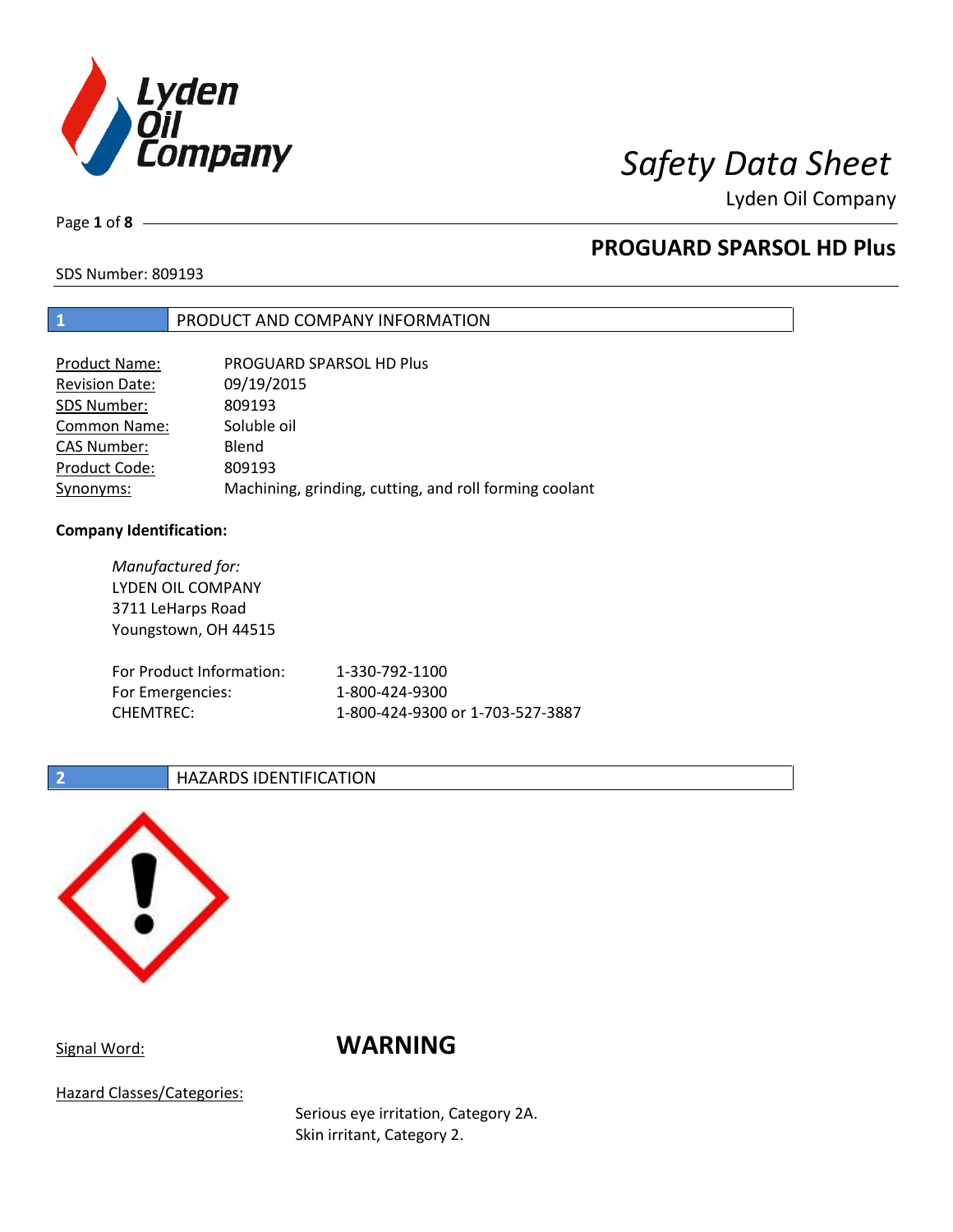

Lyden Oil Company

| Page 2 of 8                     |                                                                       |
|---------------------------------|-----------------------------------------------------------------------|
|                                 | <b>PROGUARD SPARSOL HD Plus</b>                                       |
| <b>SDS Number: 809193</b>       |                                                                       |
|                                 |                                                                       |
| Hazard Statement(s):            |                                                                       |
|                                 | H319: Causes serious eye irritation.                                  |
|                                 | H315: Causes skin irritation.                                         |
| <b>Precaution Statement(s):</b> |                                                                       |
|                                 | P101: If medical advice is needed, have product container or label at |
|                                 | hand.                                                                 |
|                                 | P102: Keep out of reach of children.                                  |
|                                 | P103: Read label before use.                                          |
|                                 | P280: Wear protective gloves and eye protection.                      |
|                                 | P302+352: IF ON SKIN: Wash with plenty of soap and water.             |
|                                 | P332+313: If skin irritation occurs: Get medical advice/attention.    |
|                                 | P305+351+338: IF IN EYES: Rinse cautiously with water for several     |
|                                 | minutes. Remove contact lenses if present and easy to $do$ – continue |
|                                 | rinsing.                                                              |
|                                 | P337+313: If eye irritation persists get medical advice/attention.    |
|                                 | P362+364: Take off contaminated clothing and wash it before reuse.    |
|                                 |                                                                       |
| Other Hazard Statement(s):      |                                                                       |
|                                 | -NFPA Ratings:                                                        |
|                                 | Health = $1$                                                          |
|                                 | Fire $= 1$                                                            |
|                                 | Reactivity = $0$                                                      |

**3** COMPOSITION / INFORMATION ON INGREDIENTS

### Ingredients:

*Mixture of the substances listed below with nonhazardous additions.*

| <b>Chemical Name</b>                                   | <b>CAS Number</b> | Percentage |
|--------------------------------------------------------|-------------------|------------|
| Distillates (petroleum), hydrotreated light naphthenic | 64742-53-6        | 15-35      |
| Triethanolamine                                        | $102 - 71 - 6$    | $<$ 10     |

*\*Any concentration shown as a range is to protect confidentiality or is due to batch variation.*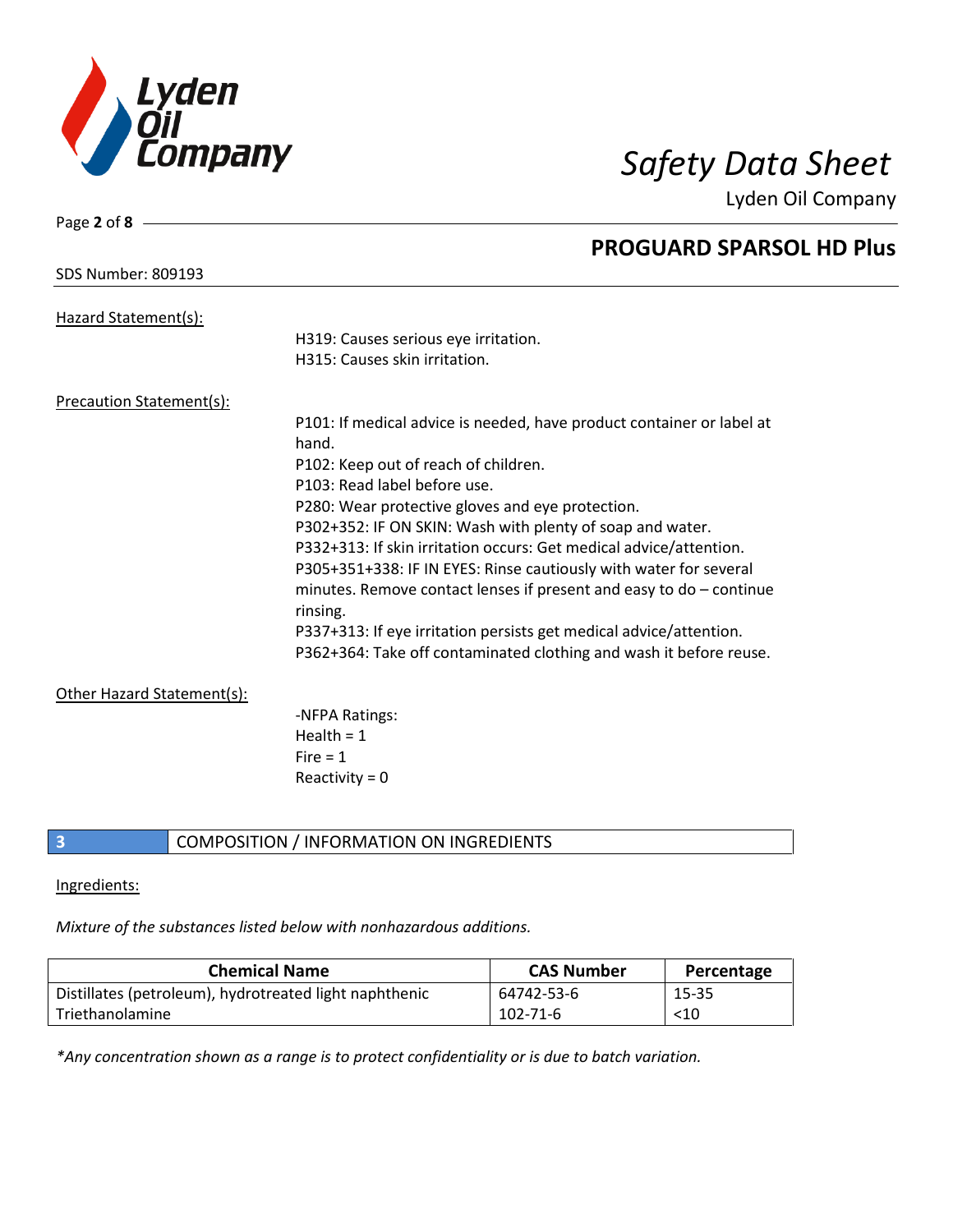

Lyden Oil Company

SDS Number: 809193

Page **3** of **8**

| 4                           | <b>FIRST AID MEASURES</b>                                                                                                                                                                                                                                                                                  |
|-----------------------------|------------------------------------------------------------------------------------------------------------------------------------------------------------------------------------------------------------------------------------------------------------------------------------------------------------|
|                             | Description of First Aid Measures:                                                                                                                                                                                                                                                                         |
| Inhalation:                 |                                                                                                                                                                                                                                                                                                            |
|                             | Remove victim to fresh air and keep at rest in a position comfortable<br>for breathing. If the victim has difficulty breathing or tightness of the<br>chest, is dizzy, vomiting or unresponsive, give oxygen with rescue<br>breathing or CPR as required and transport to the nearest medical<br>facility. |
| Skin Contact:               |                                                                                                                                                                                                                                                                                                            |
|                             | Flush skin with water, wash with soap and water. Remove<br>contaminated clothing. Do not reuse clothing until cleaned. If material<br>is injected under the skin, transport to the nearest medical facility for<br>additional treatment.                                                                   |
| Eye Contact:                |                                                                                                                                                                                                                                                                                                            |
|                             | Rinse opened eye for at least 15 minutes under running water. If<br>symptoms persist, consult medical attention.                                                                                                                                                                                           |
| Ingestion:                  |                                                                                                                                                                                                                                                                                                            |
|                             | Rinse mouth with water. If symptoms develop, obtain medical<br>attention.                                                                                                                                                                                                                                  |
|                             | Symptoms and Effects, both acute and delayed:                                                                                                                                                                                                                                                              |
|                             | No further relevent data available.                                                                                                                                                                                                                                                                        |
| <b>Recommended Actions:</b> | Treat symptomatically. Call a doctor or poison<br>control center for guidance.                                                                                                                                                                                                                             |

### **5 FIRE FIGHTING MEASURES**

### Recommended Fire-Extinguishing Equipment:

Use dry powder, foam, or carbon dioxide fire extinguishers. Water may be ineffective in fighting an oil fire unless used by experienced fire fighters.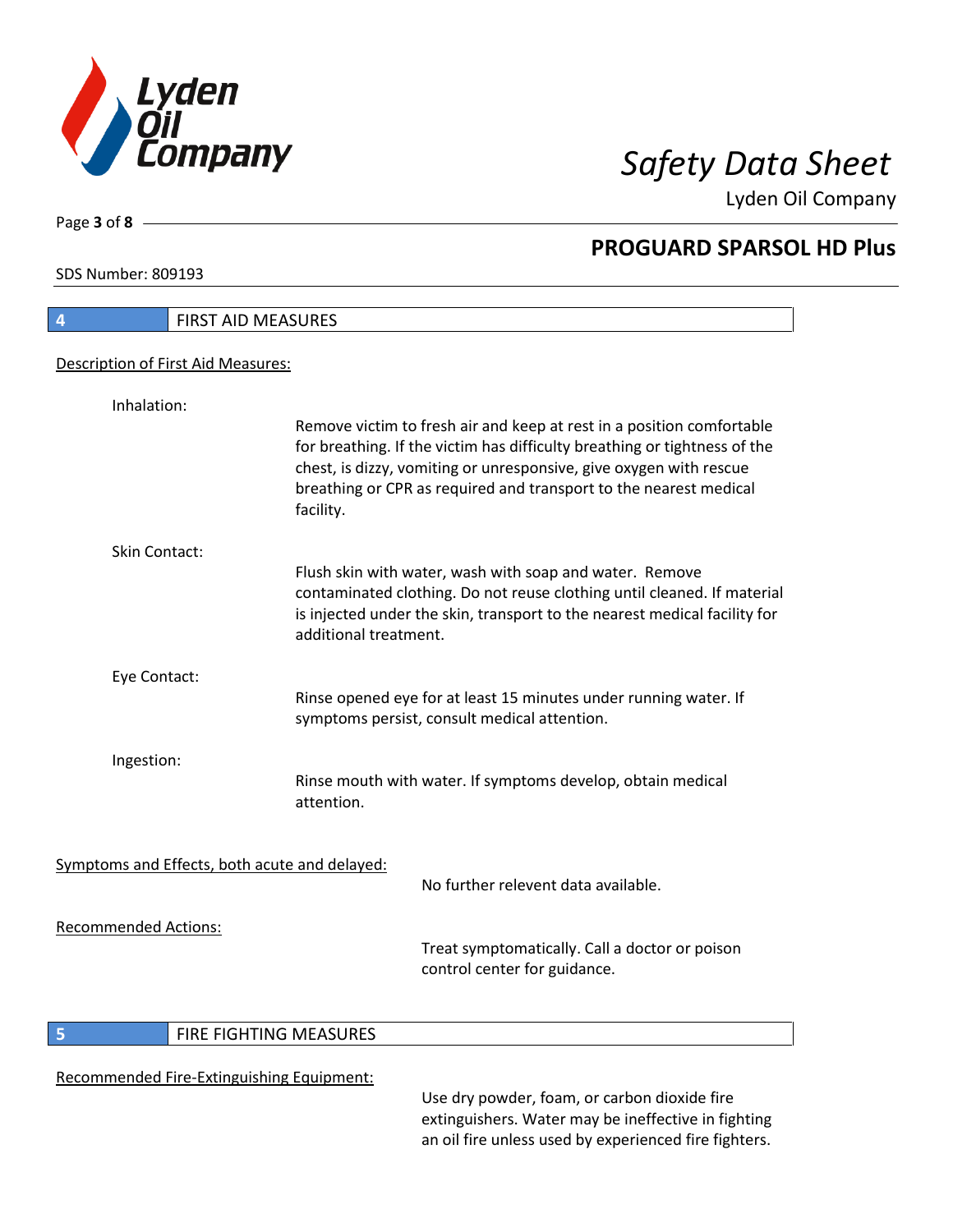

Page **4** of **8**

Lyden Oil Company

# **PROGUARD SPARSOL HD Plus** SDS Number: 809193 Possible Hazards During a Fire: Hazardous combustion products may include: A complex mixture of airborne solid and liquid particulates and gases (smoke). Carbon monoxide. Unidentified organic and inorganic compounds. Recommendations to Firefighters: Proper protective equipment including breathing apparatus. **6** ACCIDENTAL RELEASE MEASURES Personal Precautions: Avoid contact with skin, eyes, and clothing. Keep away from sources of ignition. Emergency Procedures: Contain spilled material, collect in suitable and properly labled containers. Environmental Precautions: Do not allow to reach sewage system or any water course. Do not allow to enter ground waters. Cleanup Procedures: Pick up excess with inert absorbant material. Treat contaminated absorbent same as spilled product. **7** HANDLING AND STORAGE

Handling Precautions:

Handle with care and avoid spillage on the floor. Do not cut, weld, drill, grind, braze, or solder container.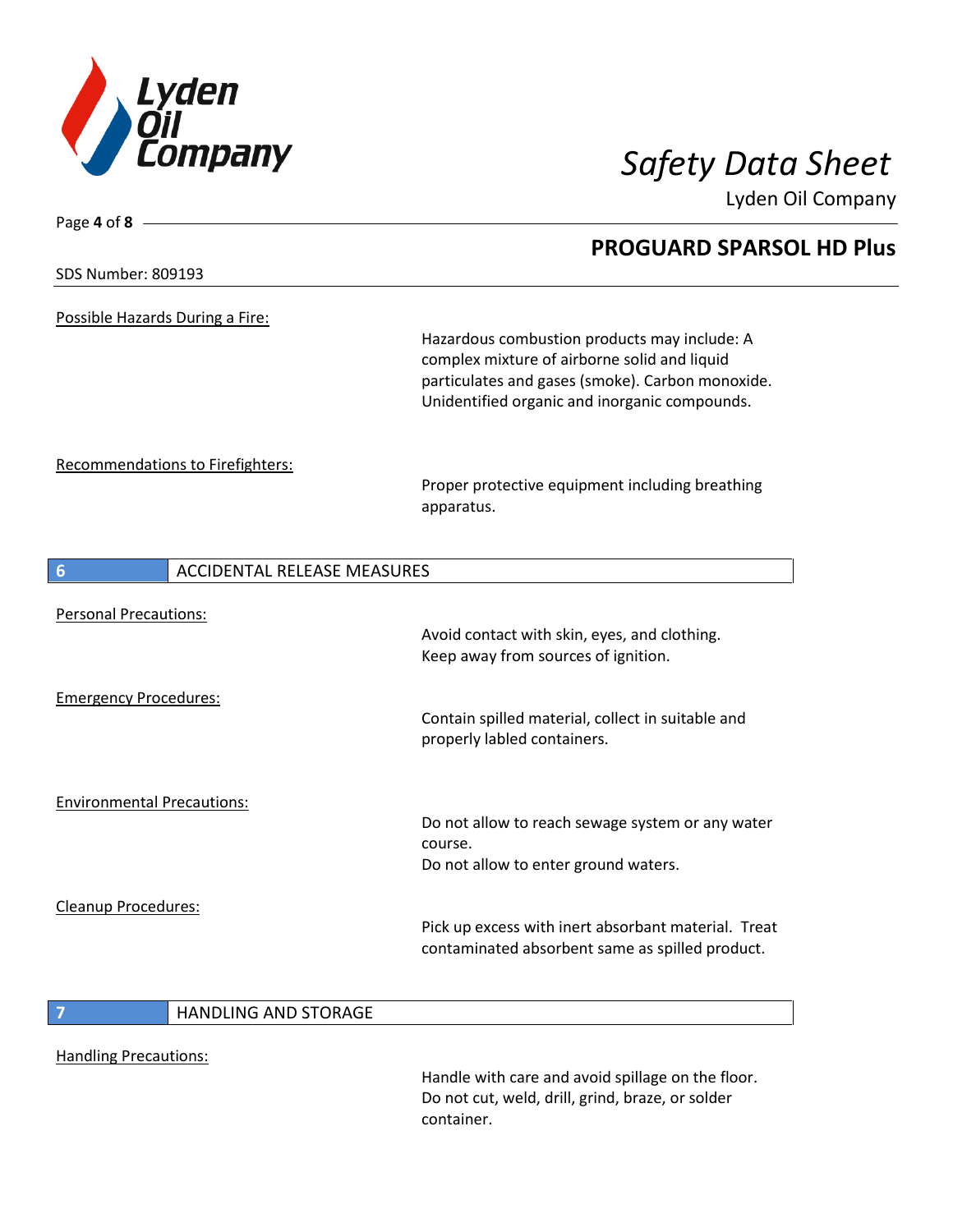

Lyden Oil Company

SDS Number: 809193

Page **5** of **8**

Storage Requirements:

Keep container tightly sealed. Keep away from sources of ignition.

### **8** EXPOSURE CONTROLS / PERSONAL PROTECTION

#### Exposure Limits:

-64742-53-6 Distillates (petroleum), hydrotreated light naphthenic:

ACGIH TWA – Long-term value:  $5mg/m<sup>3</sup>$ OSHA TWA – Long-term value:  $5mg/m<sup>3</sup>$  (mist)

- 102-716 Triethanolamine:

ACGIH TWA - Long-term value:  $5mg/m<sup>3</sup>$ 

Engineering Controls:

All ventilation should be designed in accordance with OSHA standard (29 CFR 1910.94).

Personal Protective Equipment:

Wash hands before breaks and at the end of work. Use safety glasses and gloves.

#### **9** PHYSICAL AND CHEMICAL PROPERTIES

| Color:                      | Amber                        |
|-----------------------------|------------------------------|
| <b>Physical State:</b>      | Liquid                       |
| Odor:                       | Characteristic               |
| <b>Odor Threshold:</b>      | Data not available           |
| pH:                         | Data not available           |
| <b>Melting Point:</b>       | Data not available           |
| <b>Boiling Point:</b>       | $>500^\circ$ F               |
| <b>Boiling Range:</b>       | Data not available           |
| Flash Point:                | $320^\circ$ F                |
| <b>Evaporation Rate:</b>    | <1 (where Butyl Acetate - 1) |
| Flammability:               | Data not available           |
| <b>Flammability Limits:</b> | Data not available           |
| Vapor Pressure:             | Data not available           |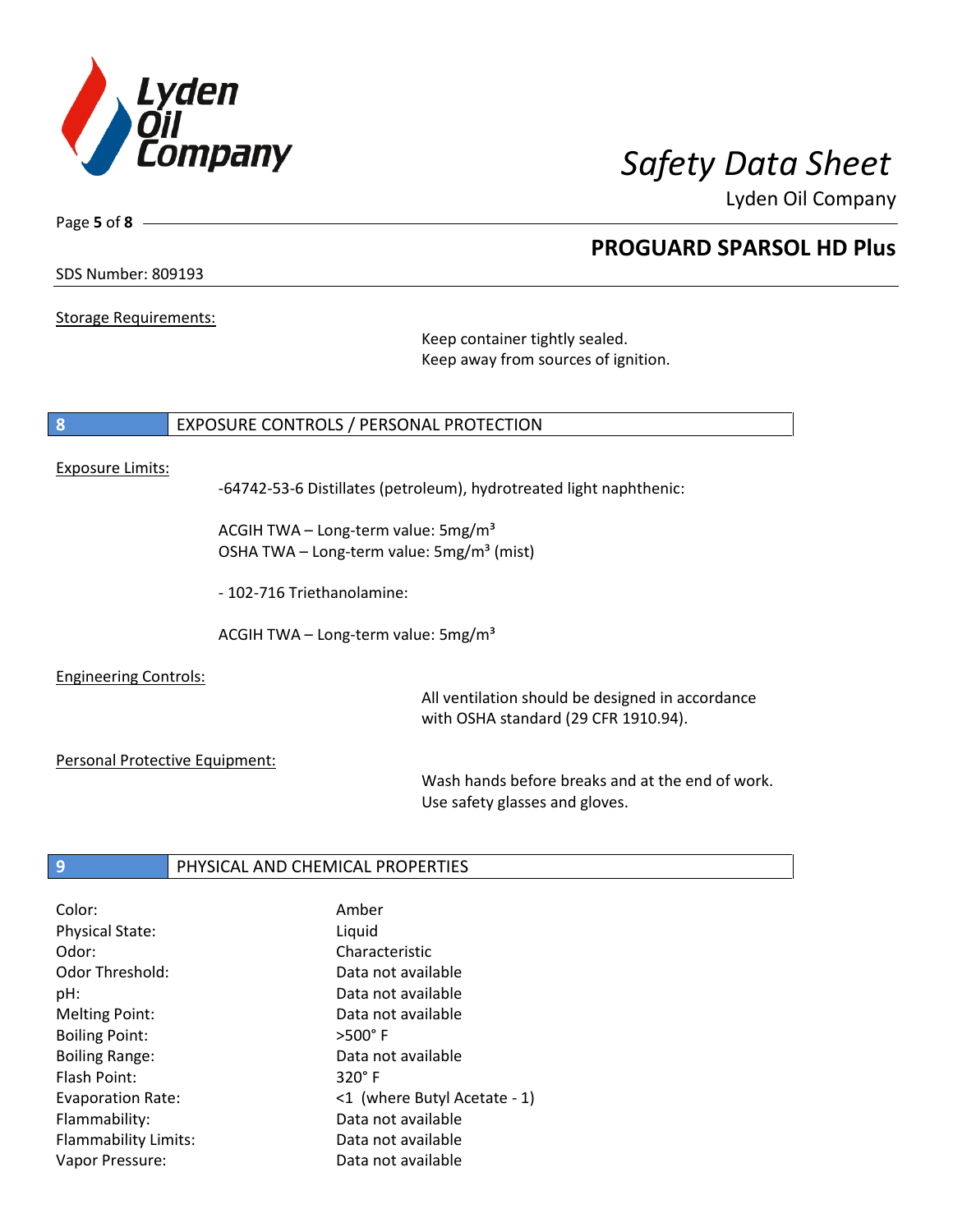

Lyden Oil Company

## SDS Number: 809193

Page **6** of **8**

Vapor Density: Case Contract Market Data not available Relative Density:  $0.9788$  (where water = 1) Solubilities: Completely soluble in water Partition Coefficient: Data not available Auto-Ignition Temperature: Data not available Decomposition Temperature: Data not available

Viscosity: 250-400 mm²/sec (kinematic at 40° C)

| <b>10</b>                      | STABILITY AND REACTIVITY |                                                                            |
|--------------------------------|--------------------------|----------------------------------------------------------------------------|
| Stability:                     |                          | Stable under normal conditions.                                            |
| Reactivity:                    |                          | Not reactive under normal conditions.                                      |
| <b>Conditions to Avoid:</b>    |                          | Extreme temperature, sparks, open flame, and<br>direct sunlight.           |
| <b>Hazardous Reactions:</b>    |                          | No known hazardous reactions.                                              |
| Incompatible Materials:        |                          | Strong oxidizers and strong reducing agents.                               |
| <b>Decomposition Products:</b> |                          | Oxides of carbon, sulfur, nitrogen and hydrogen,<br>and hydrogen chloride. |

### **11 TOXICOLOGICAL INFORMATION**

#### Routes of Exposure:

Skin and eye contact are the primary routes of exposure although exposure may occur following accidental ingestion.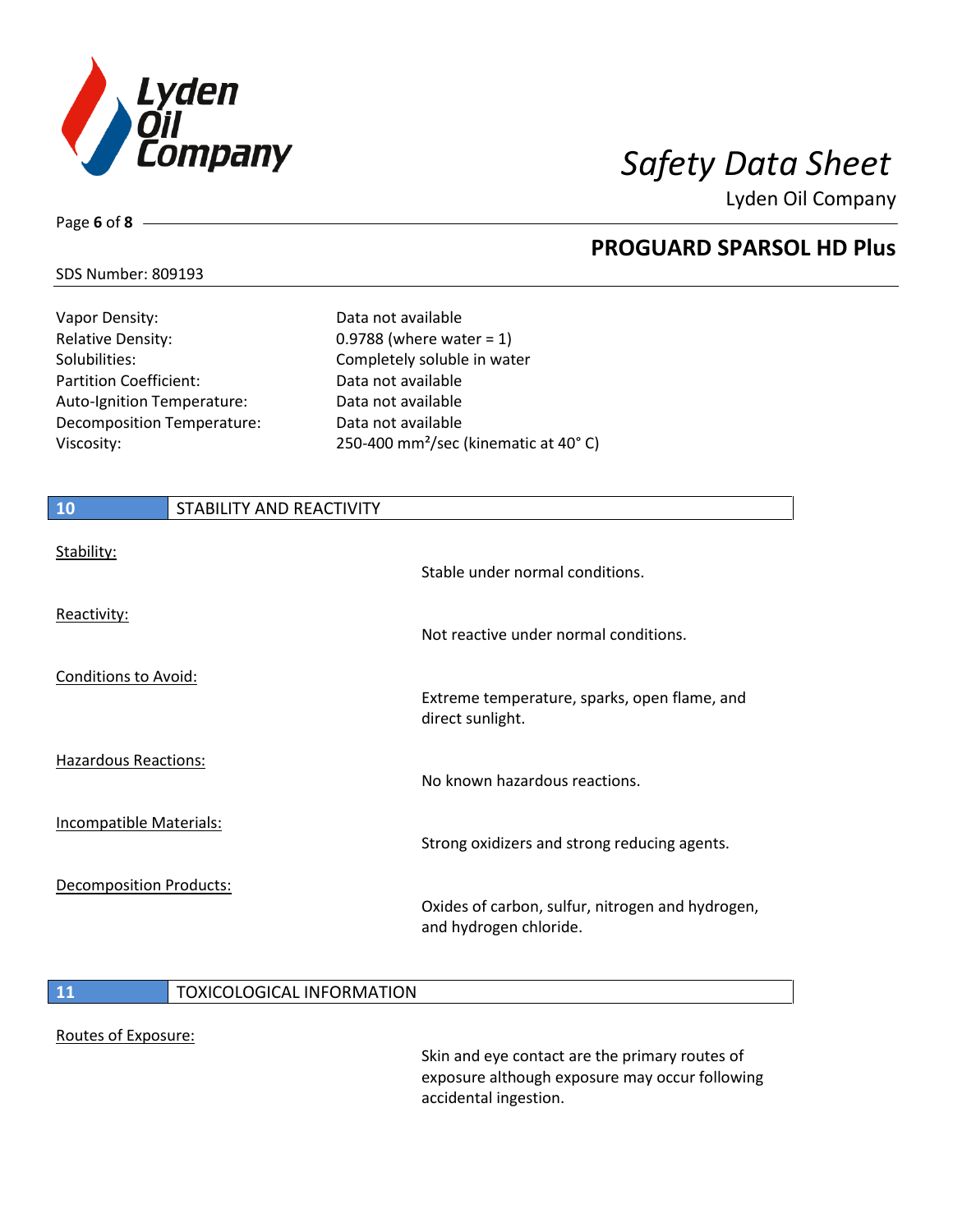

Lyden Oil Company

### SDS Number: 809193

Exposure Effects:

Page **7** of **8**

Repeated skin contact may cause dermatitis or an oil acne. Exposure to eyes may cause redness. Harmful if swallowed, may cause burns to mouth and esophagus.

Measures of Toxicity:

No test data available.

Carcinogenic/Mutagenic Precautions:

Non-carcinogenic and not expected to be mutagentic.

# **12** ECOLOGICAL INFORMATION

Ecological Precautions:

Avoid exposing to the environment.

Ecological Effects:

No specific environmental or aquatic data available.

| 13                          | <b>DISPOSAL CONSIDERATIONS</b> |                                                                                             |
|-----------------------------|--------------------------------|---------------------------------------------------------------------------------------------|
| Disposal Methods:           |                                | Dispose of waste material in accordance with all<br>local, state, and federal requirements. |
| Disposal Containers:        |                                | Use properly approved container for disposal.                                               |
| <b>Special Precautions:</b> |                                | Do not flush to surface waters or drains.                                                   |
| 14                          | <b>TRANSPORT INFORMATION</b>   |                                                                                             |

### UN Number: Data not available UN Shipping Name: Lubricating Oil, N.O.S. Transport Hazard Class: Data not available